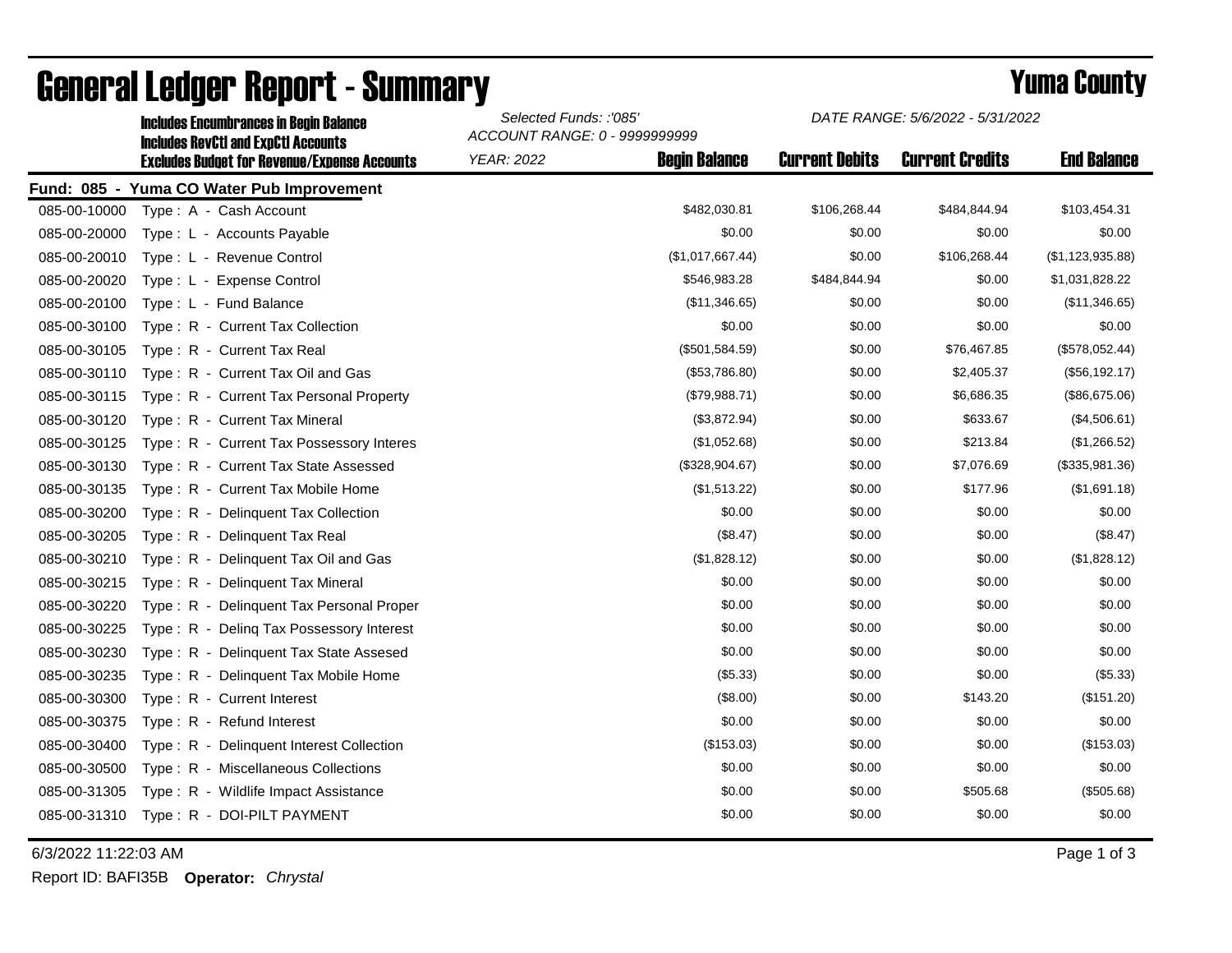| <b>Includes Encumbrances in Begin Balance</b><br><b>Includes RevCtI and ExpCtI Accounts</b> |                                           | Selected Funds: :'085'<br>ACCOUNT RANGE: 0 - 9999999999 |                       | DATE RANGE: 5/6/2022 - 5/31/2022 |                    |
|---------------------------------------------------------------------------------------------|-------------------------------------------|---------------------------------------------------------|-----------------------|----------------------------------|--------------------|
| <b>Excludes Budget for Revenue/Expense Accounts</b>                                         | <b>YEAR: 2022</b>                         | <b>Begin Balance</b>                                    | <b>Current Debits</b> | <b>Current Credits</b>           | <b>End Balance</b> |
| Fund: 085 - Yuma CO Water Pub Improvement                                                   |                                           |                                                         |                       |                                  |                    |
| 085-00-32100<br>Type: R - Transfers In                                                      |                                           | \$0.00                                                  | \$0.00                | \$2.85                           | (\$2.85)           |
| Type: R - Auto Tax B Collection<br>085-00-33000                                             |                                           | (\$33,860.79)                                           | \$0.00                | \$7,344.96                       | $(\$41,205.75)$    |
| Type: $R -$ Auto Tax A & F Collection<br>085-00-33100                                       |                                           | (\$11,100.09)                                           | \$0.00                | \$4,610.02                       | (\$15,710.11)      |
| Type: X - Treasurer Fees<br>085-00-49100                                                    |                                           | \$29,089.19                                             | \$2,814.13            | \$0.00                           | \$31,903.32        |
| Type: X - Transfer Out<br>085-00-49401                                                      |                                           | \$0.00                                                  | \$0.00                | \$0.00                           | \$0.00             |
| Type: X - Checks Written / ACH Transfer<br>085-00-49500                                     |                                           | \$517,894.09                                            | \$482,030.81          | \$0.00                           | \$999,924.90       |
|                                                                                             | Fund: 085 - Yuma CO Water Pub Improvement | (\$470,684.16)<br>Totals :                              | \$1,075,958.32        | \$697.381.82                     | (\$92,107.66)      |
| <b>Total Fund Revenues:</b>                                                                 | \$106,268,44                              | <b>Total Fund Expenses:</b>                             | \$484.844.94          | <b>Net Revenue Over Expense:</b> | (\$378,576.50)     |

## General Ledger Report - Summary **Example 2018** Yuma County